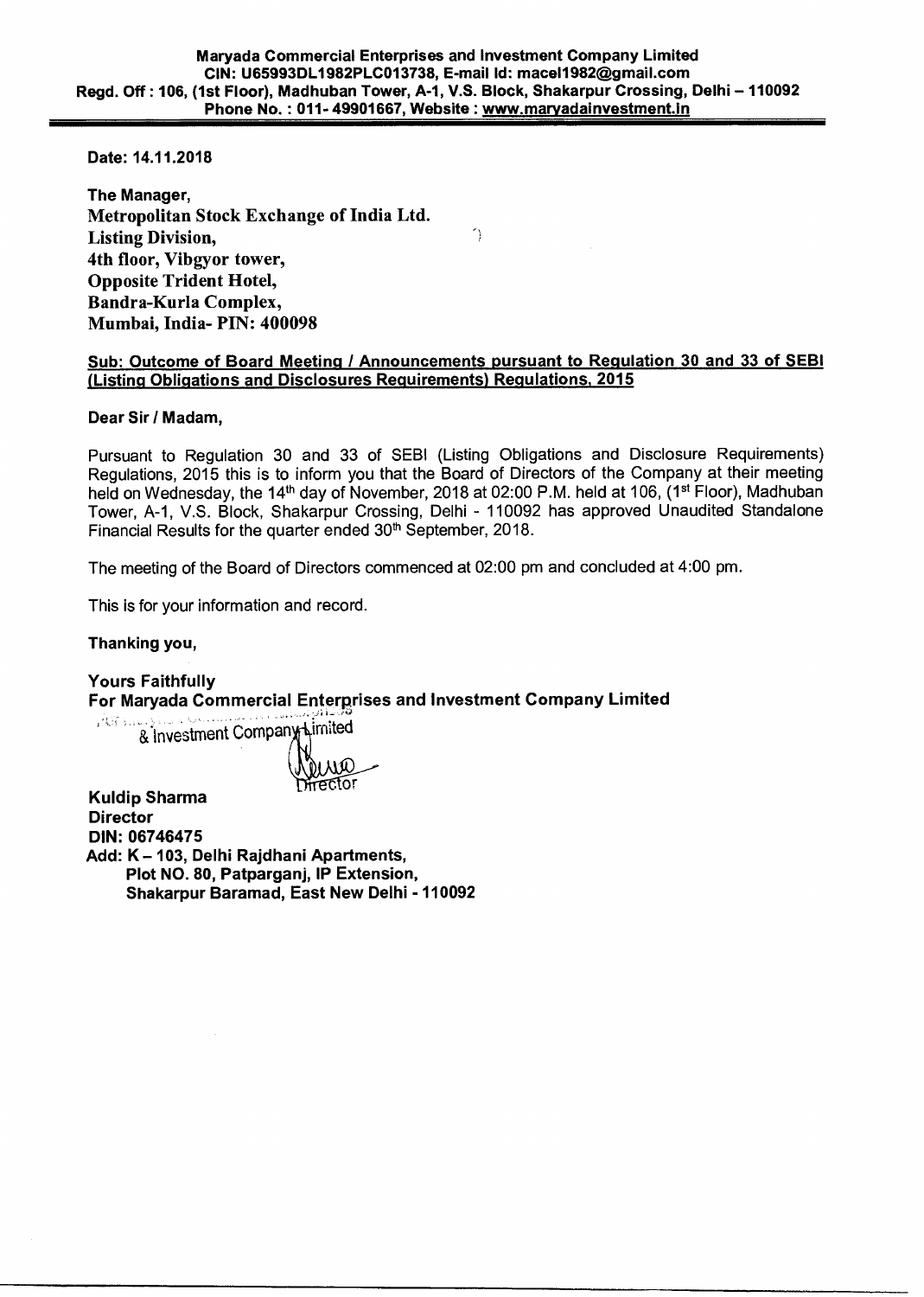# **Rajesh Suresh Jain & Associates**

**CHARTERED ACCOUNTANTS** 

The Board of Directors Maryada Commercial Enterprises and Investment Co. Ltd. C-9/9375 Ground Floor Vasant Kunj New Delhi

# **Sub : Limited Review Report for three month period ended 30.09.2018**

1. We have reviewed the accompanying Statement of Unaudited Financial Results of **MARYADA COMMERCIAL ENTERPRISES AND INVESTMENT CO. LTD.** (the "Company") for the quarter and half year ended September  $30<sup>th</sup>$  2018 (the "Statement"), being submitted by the Company pursuant to Regulation 33 of the SEBI (Listing Obligations and Disclosure Requirements) Regulations, 2015 (the "Listing Regulations, 2015") with the stock exchanges. This Statement is the responsibility of the company's management and has been approved by the Board of Directors. Our responsibility is to issue a report on this statement based on our review.

2. We conducted our review in accordance with the Standard on Review Engagements (SRE) 2410, "Review of Interim Financial Information Performed by the Independent Auditor of the Entity", issued by the Institute of Chartered Accountants of India. This standard requires that we plan and perform the review to obtain moderate assurance as to whether the financial statements are free of material misstatement. A review is limited primarily to inquiries of company personnel and analytical procedures applied to financial data and thus provides less assurance than an audit. We have not performed an audit and accordingly, we do not express an audit opinion.

3. Based on our review conducted as above, nothing has come to our attention that causes us to believe that the accompanying Statement, prepared in accordance with the Accounting Standards specified under section 133 of the Companies Act, 2013. Read with Rule 7 of the Companies (Accounts) Rules, 2014 and other recognized accounting practices and policies, has not disclosed the information required to be disclosed in terms of regulation 33 of the Listing Regulations, 2015 including the manner in which it is to be disclosed, or that it contains any material misstatement.

For Rajesh Suresh Jain & Associates Chartered Accountants<sup>AIN</sup>  $3N$ (CHARTERED CCOUNTAI Rajesh Jain) Partner M No. 098229

Place: Delhi Date: 14.11.2018